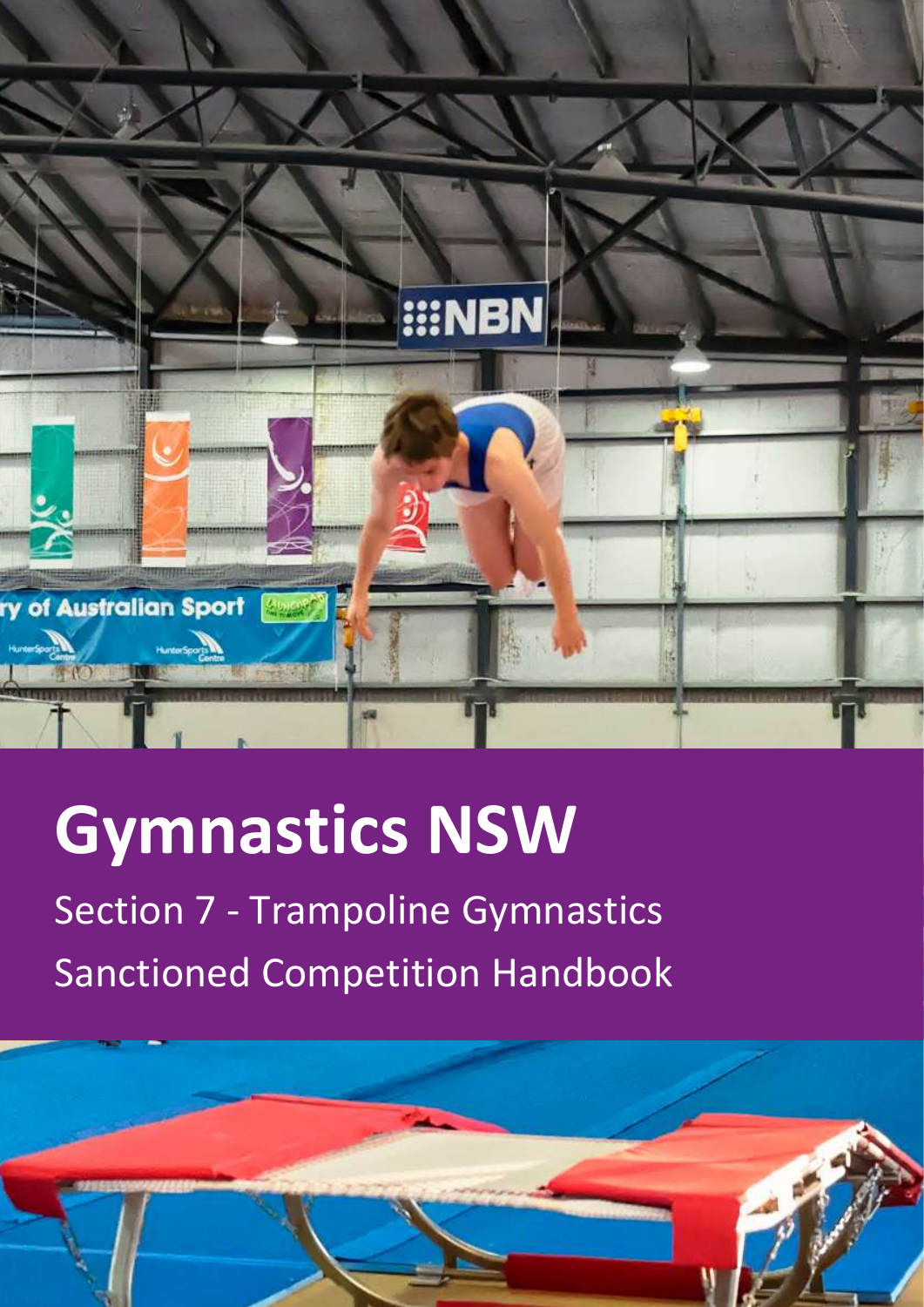# Contents

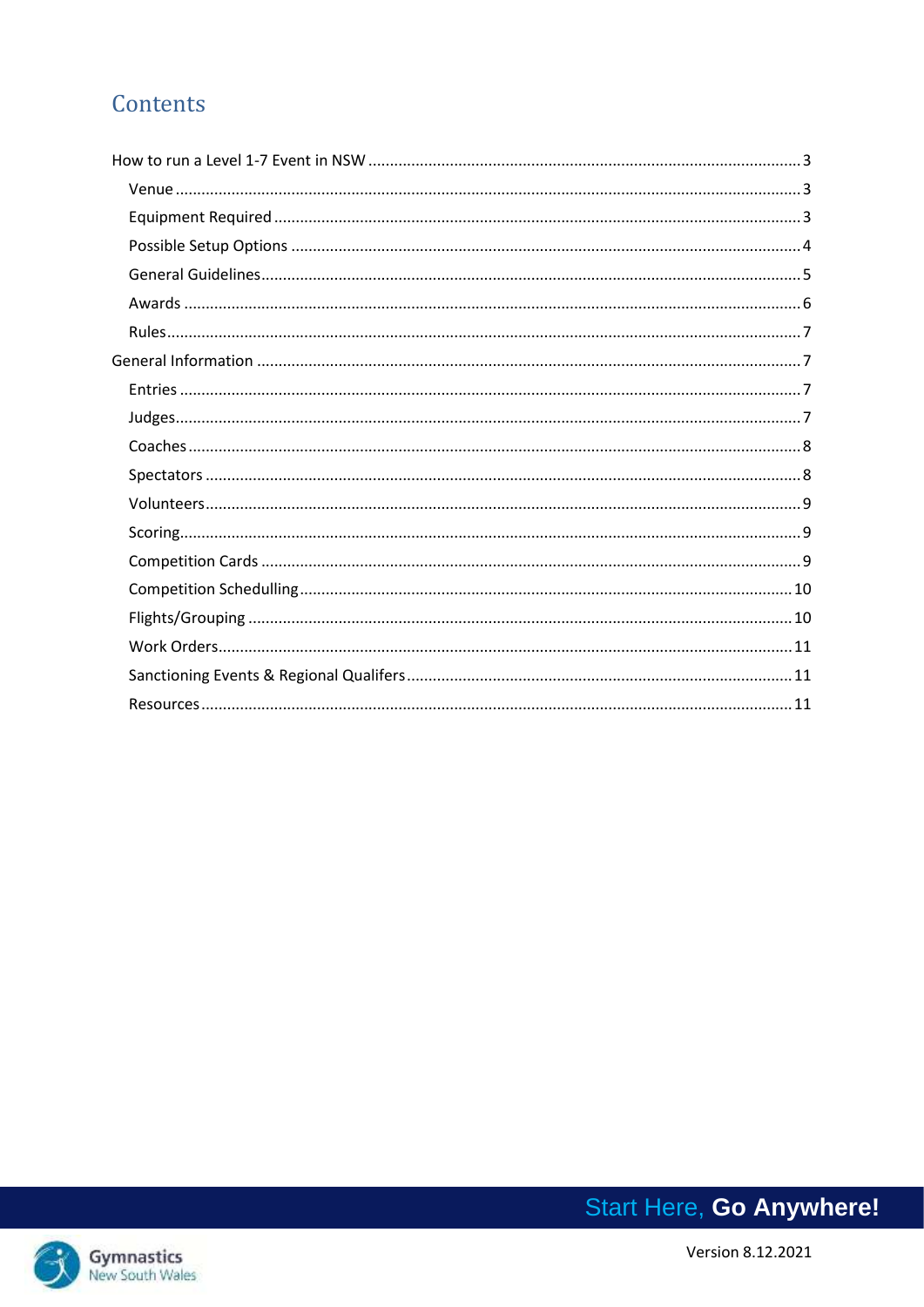# <span id="page-2-0"></span>How to run a Level 1-7 Event in NSW

## <span id="page-2-1"></span>Venue Considerations

- 1. All you need is enough space for the competition equipment, warm up floor or strips, judges' tables, spectators if you're having them and access to power and bathrooms.
- 2. Height of ceiling minimum recommendation below.

| <b>RECOMMENDED HEIGHT</b><br>(OVER EQUIPMENT) | <b>LEVELS 1-2</b> | <b>LEVELS 3-5</b> | LEVELS 6-7        |
|-----------------------------------------------|-------------------|-------------------|-------------------|
| <b>TRAMPOLINE</b>                             | 6.0 <sub>m</sub>  | 6.0 <sub>m</sub>  | 8.0 <sub>m</sub>  |
| SMT/DMT                                       | 5.0 <sub>m</sub>  | 5.0 <sub>m</sub>  | 6.0 <sub>m</sub>  |
| <b>TUMBLING</b>                               | 4.0 <sub>m</sub>  | 4.0m              | 5.0 <sub>m</sub>  |
|                                               |                   |                   |                   |
| <b>RECOMMENDED LENGTH</b>                     | <b>LEVELS 1-2</b> | <b>LEVELS 3-5</b> | LEVELS 6-7        |
| <b>TUMBLING</b>                               | 6.0 <sub>m</sub>  | 15.0m             | 25.0 <sub>m</sub> |
| <b>DMT</b>                                    | 20.0m             | 20.0m             | 20.0 <sub>m</sub> |

# <span id="page-2-2"></span>Equipment Considerations

#### Required Items

- 1. Competition Equipment
	- a) **Trampoline**

-A competition size trampoline with safety padding (in ground or above ground) -A spotter mat is desirable for levels 1-5 but not compulsory -A spotter mat is compulsory for level 6-7

#### **b) Tumbling**

-Levels 1-2 can be performed on strip mats or an artistic floor strip -Level 3-7 can be performed on an airfloor or rod floor with minimum length of 12m (not including the run up) -Level 4-7 are required to have a landing zone, 4m x 2m

#### **c) Single/Double Mini Trampoline**

-A standard single mini trampoline is required for level 1-2, with a crash mat landing -A DMT with a suitable landing area (4m x 2m) is required for level 3-7

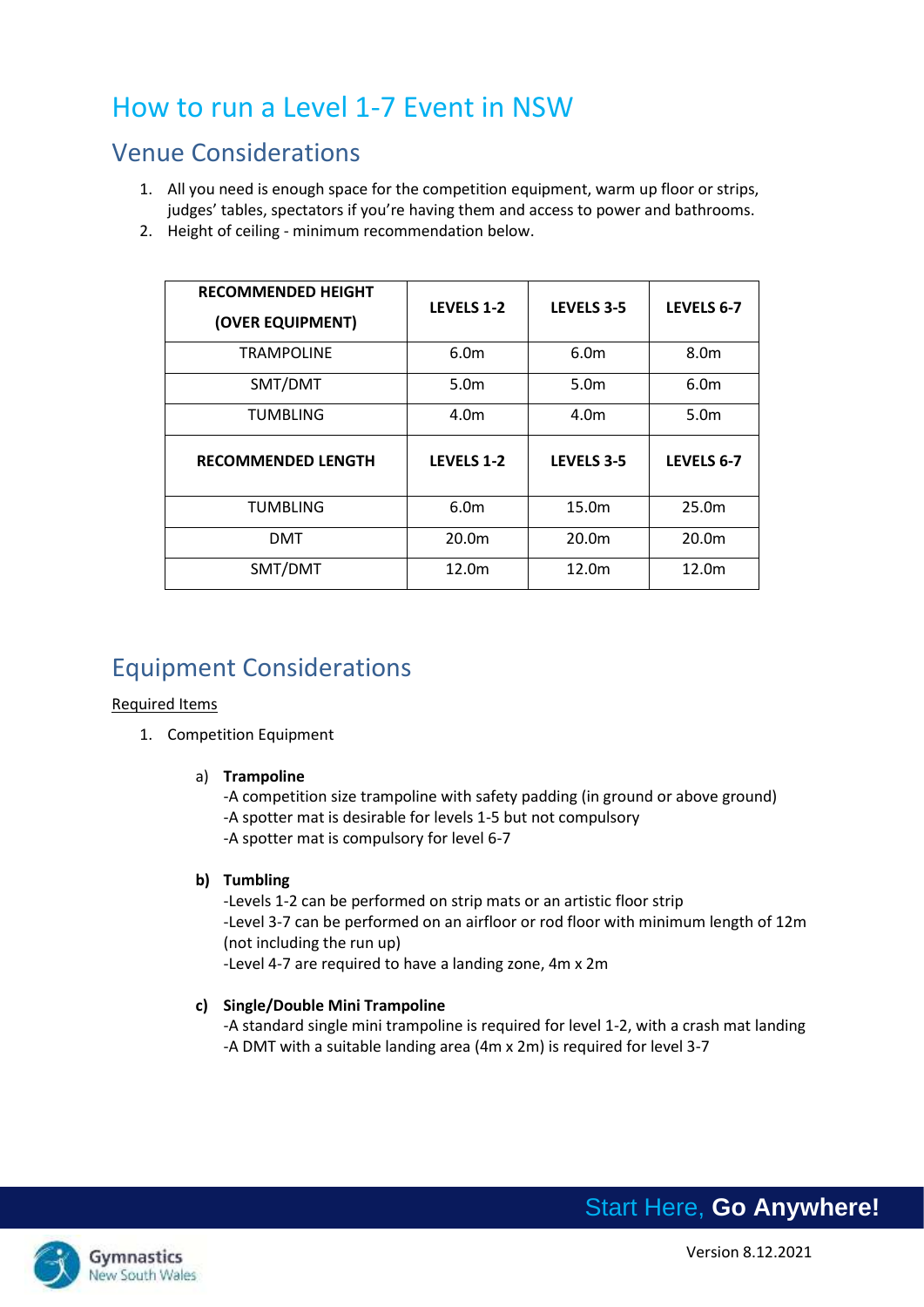- 2. Warm Up Floor
	- a) 3x roll out strip mats
		- OR
	- b) Half a sprung floor
- 3. Judging Tables
- 4. Judging Chairs
- 5. Extension cords and power boards
- 6. Awards
- 7. Gaffer Tape (Black/Silver to secure cords)

#### Optional Items

- 8. Barriers: (boxes, chairs or other equipment to separate any areas)
- 9. Printer
- 10. Spectator seating
- 11. Microphone

# <span id="page-3-0"></span>Possible Setup Options





Gymnastics **Community** Version 8.12.2021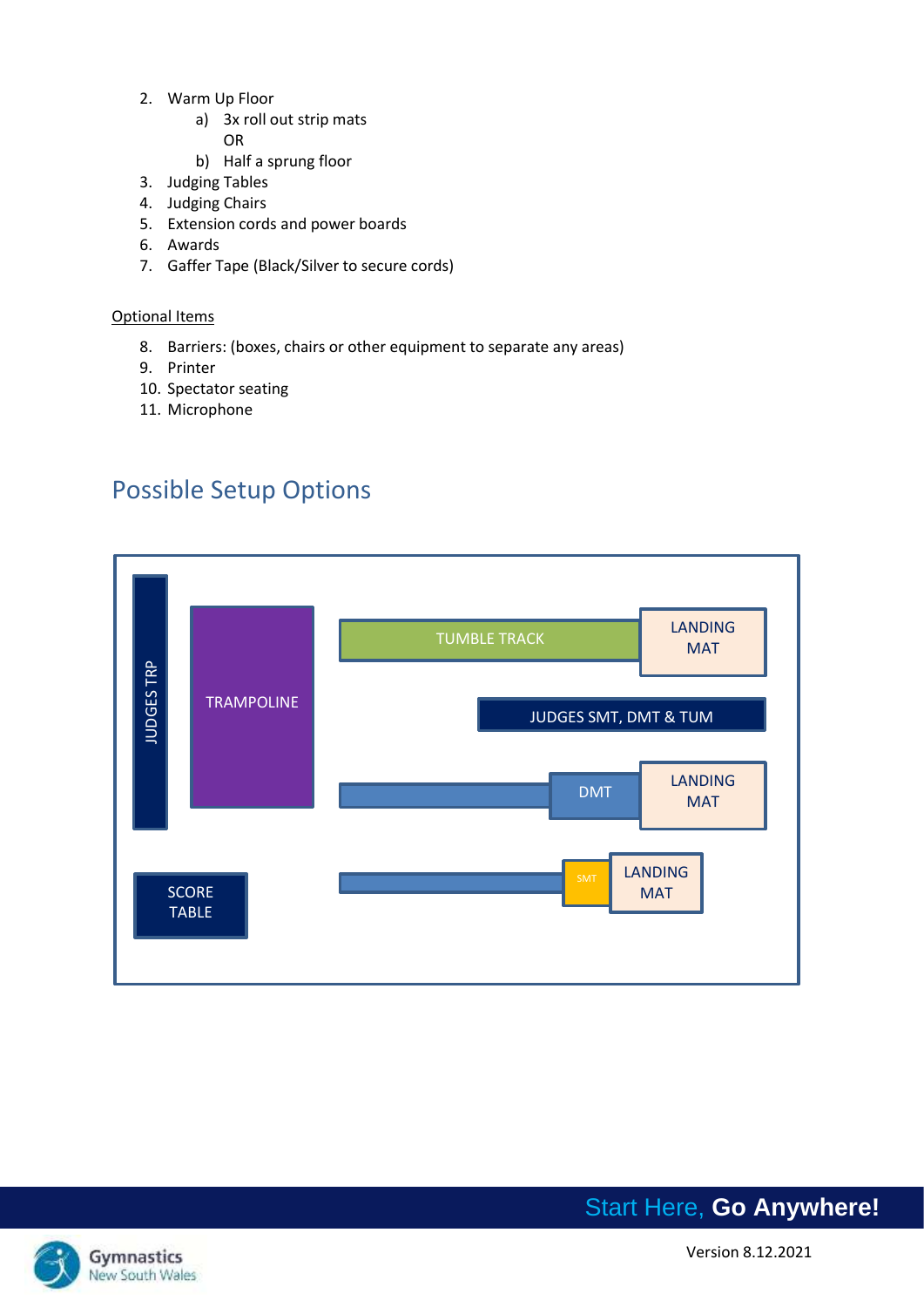

# <span id="page-4-0"></span>General Guidelines

#### **Before an Event:**

- 1. Confirm date and venue.
- 2. Confirm what levels and disciplines are available to compete in and confirm the type of equipment that will be used throughout the competition.
- 3. Complete and submit all elements of the sanctioning form.
- 4. Receive confirmation from GNSW that the event sanctioning was successful.
- 5. Confirm with GNSW the entry form is correct and ensure GNSW place the entry form on the website.
- 6. Email the entry form to all clubs.
- 7. Receive entry forms from GNSW, ensure both parties have copies off all entries.
- 8. Create an event timetable, work order and judge's panels.
- 9. Create event start list and enter athletes into a score program.
- 10. Ensure that you have ribbons/medals and certificates if being used.

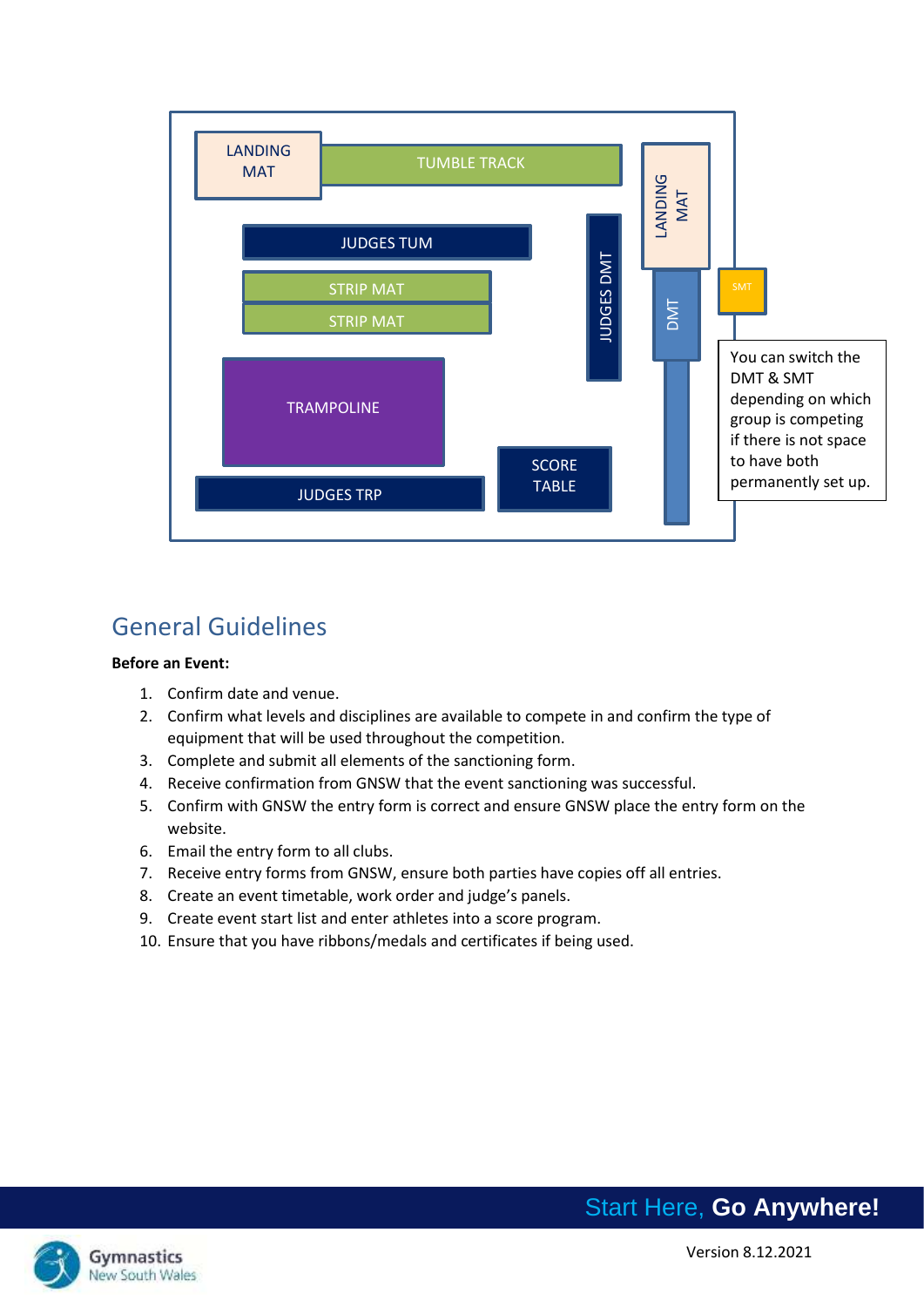#### **During an Event:**

- 1. Ensure that all equipment is correctly set up including safety and spotting mats.
- 2. Complete health and safety check of the venue and equipment.
- 3. Set up judging and scoring panels.
- 4. Check all participants have arrived and make any modifications to the work order if required.
- 5. Test run the event score program prior to competition.
- 6. Ensure that you have all the required volunteers for each session.
- 7. Organise a presentation party to coordinate the giving of awards.
- 8. Thank all volunteers, judges, and athletes.
- 9. Pack away any equipment used and tidy the venue.

#### **After an Event**

- 1. Send through results and sign on sheets to GNSW.
- 2. Reconciliate the event.
- 3. Review the event and send through any media to GNSW for promotion.

### <span id="page-5-0"></span>Awards

There are many options to choose from on to how to award Level 1-7 for your sanctioned event.

At State run trial events, we band levels 1-3 and award  $1^{st}$  to  $3^{rd}$  placings for levels 4-7. At State Championships we award  $1^{st}$ -6<sup>th</sup> place for all levels.

You can decide how to band awards or present placings and use different colour ribbons, you can also use an alternative banding structure to determine what award each athlete receives and/or add novelty awards.

Below are some suggested options, but these are not compulsory.

#### **Option 1: Follow NSW Events Structure**

- Level 1-3
	- Banded ribbons
- Level 4-7
	- 1<sup>st</sup>-3<sup>rd</sup> awards
- Use the banding Scores in the TRP Technical Regulations to determine what award each athlete receives for the relevant discipline
- Results do not need to be kept or published

#### **Option 2: Alternative Option**

- Band all levels 1-7
- Decide each banding score to determine what award each athlete receives on the relevant discipline and communicate to clubs participating
- Results do not need to be kept or published

#### **Option 3: Alternative Option**

- Three placing awards per discipline level (1-7)
- Add an overall award combining all disciplines
- Results will need to be kept during the session for each gymnast and routine



v Multiple States of the United States of the United States of the Version 8.12.2021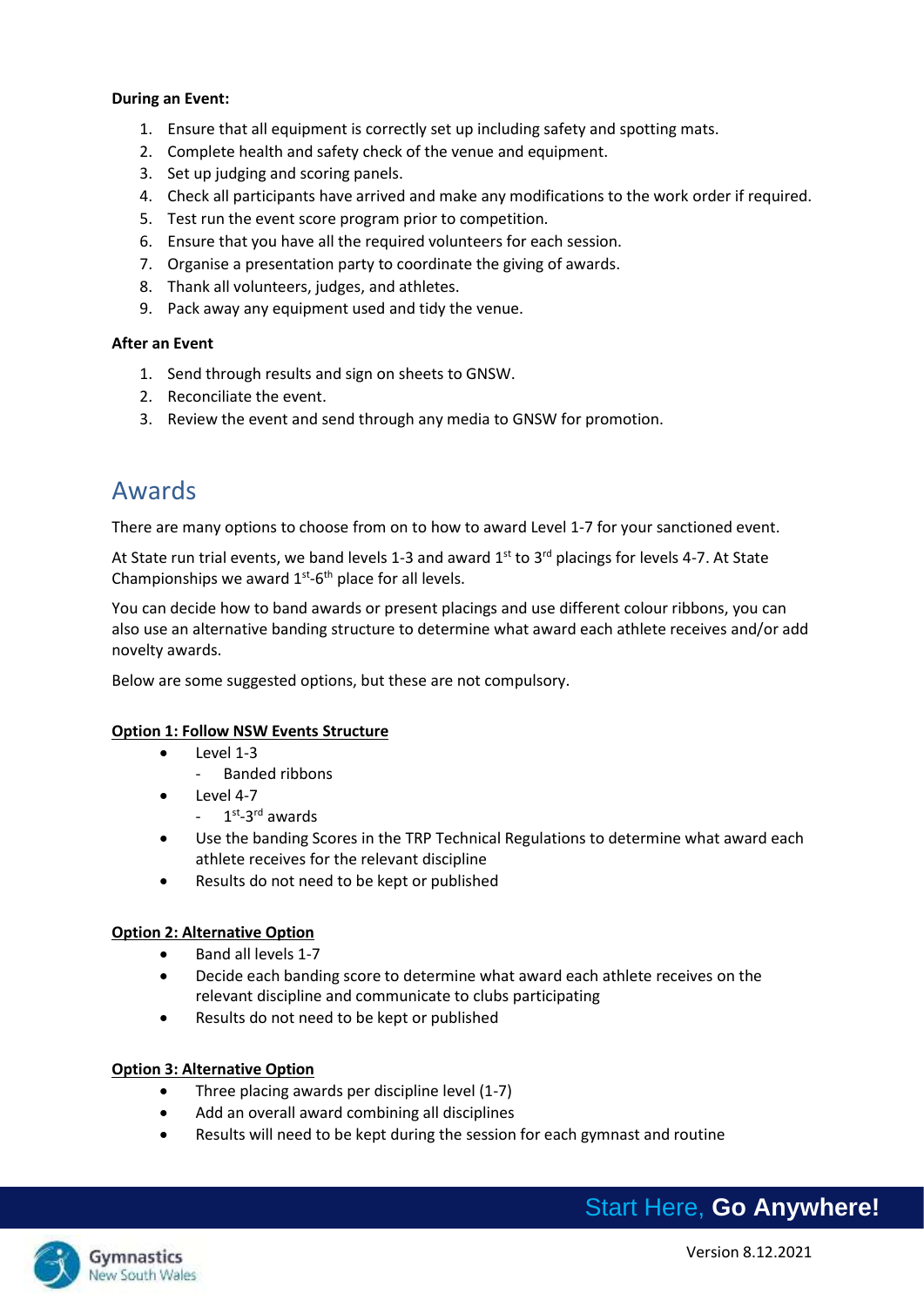### <span id="page-6-0"></span>Rules

To prepare athletes for the Regional, State & National pathway, competitions can be run using the Australian Levels Program as a guideline.

Gymnastics NSW events use the Level 1-3 NSW routines and 4-7 ALP routines.

You can also add additional divisions to your events.

# <span id="page-6-1"></span>General Information

### <span id="page-6-2"></span>Entries

#### **Inter-Club Competitions**

#### Closing Date

Entries to be received by the host club no later than one week before a competition.

#### Entry Fees

Entry Fees are at the discretion of the host club. Entry fees are to be paid to the host club before the start of competition.

#### **Regional Competitions**

#### Closing Date

Entry dates will close a minimum of 3 weeks prior to the competition date.

#### Entry Fees

Entry Fees per competitor are to be paid with the submission of entry forms via the NSW office. All competitors entered must be paid for whether they are competing or not.

#### Late Fees

Late fees will apply as per the Gym NSW Events Policy.

## <span id="page-6-3"></span>Judges

For all Judge Requirements and Panel Configurations please refer to the GNSW TRP Technical Regulations.

Clubs are responsible to organise and allocate judging panels for their sanctioned event/s. For additional recommendations or advice, you can contact the NSW TRP Judging Coordinator, NSW TRP Technical Director and/or the GNSW TRP ESDO. Contact details are available [HERE.](http://www.gymnsw.org.au/NSW/Members/Trampoline_Gymnastics/Gymsport_Committee/NSW/Gymsports/Trampoline/Trampoline_Gymsport_Committee.aspx?hkey=c39d1db0-54c3-4f6b-bb7a-17822268ae9e)

It is recommended to host your judge event briefings prior to your sanctioned event.

Where it is not possible to meet the minimum required number of judges to ensure fair results please use the following calculations:

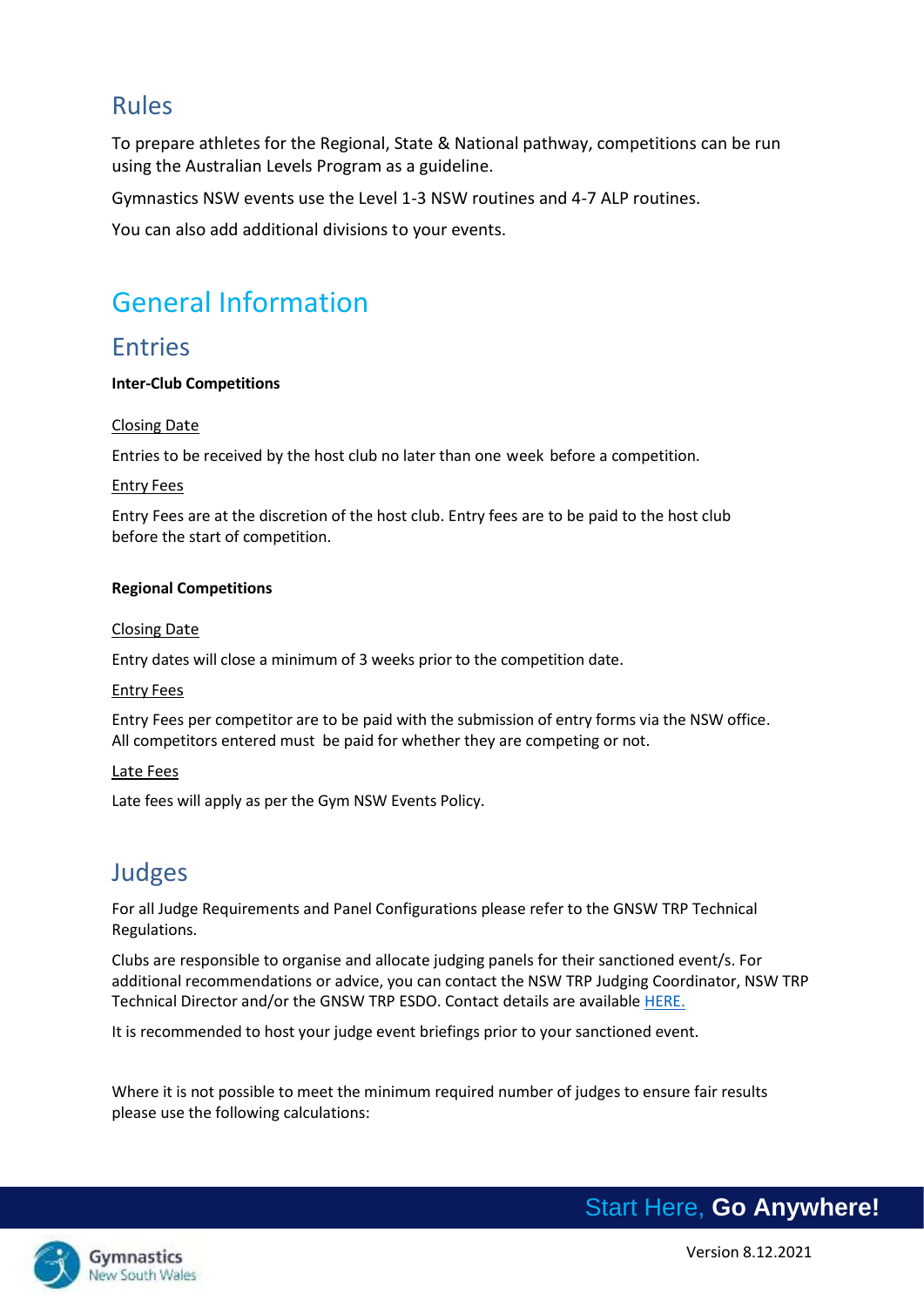#### **TRP**

- For 1 execution judge entre the same score twice. Must have 1 HD judge as well.
- If no DD judge is available, then the execution judge may score DD off a recorded video after completion of the routine.

#### **SMT**

- For 1 execution judge entre the same score 3 times.
- For 2 execution judges add both scores together and dived by 2. Entre the average score as the third judge.
- The execution judge can DD at the same time as it is only one skill.

#### **DMT / TUM**

- For 1 execution judge entre the same score 3 times.
- For 2 execution judges add both scores together and dived by 2. Entre the average score as the third judge.
- If no DD judge is available, then the execution judge can score DD off a video record after the routine has finished.

#### **Judging Equipment**

- Table and Chairs
- Event Timetable
- Start List
- Pens/ Pencils
- Excel Score Sheet or Manual Score Sheets
- Scrap Paper
- Clipboards
- Copy of ALP & Technical Regulations

## <span id="page-7-0"></span>Coaches

For all Coach Requirements please refer to the GNSW TRP Technical Regulations Website.

It is recommended to host your coach event briefings prior to your sanctioned event.

## <span id="page-7-1"></span>Spectators

For all Spectator Requirements please refer to the GNSW TRP Technical Regulations Website.

Clubs may decide if it will be spectator free at their sanctioned event/s. It is recommended to communicate all your event information to clubs participating.

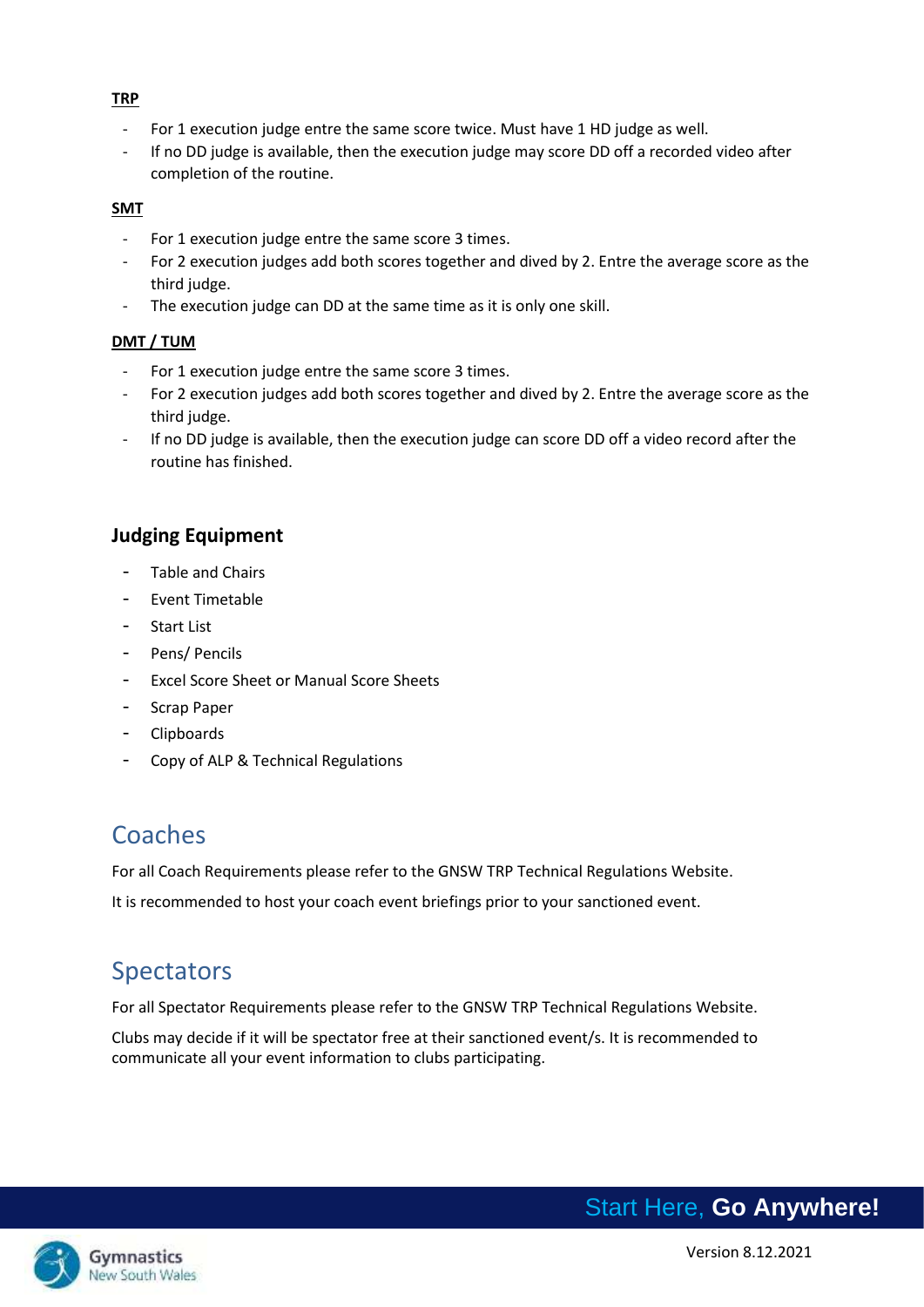### <span id="page-8-0"></span>Volunteers

One spotter is required to be on each exposed corner of the trampoline. Therefore, if it is standalone trampoline 4 spotters are required.

1 marshal is required per apparatus. If there is no volunteer available a club coach could fore fill this requirement.

1 scorer is required if using Sporttech. 2 scores are required if you are using an excel spread sheet (one electronic and one manual).

## <span id="page-8-1"></span>**Scoring**

#### **Sporttech**

The current FIG Trampoline Score Program is 'Sporttech'. This is a web-based application accessible to all regions. Those that have had previous exposure to Sporttech and wish to use this application please use the below log in:

Email: [regioncompetition@gymnsw.org.au](mailto:regioncompetition@gymnsw.org.au) Password: region

Further instructions on how to use Sporttech can be found under the 'Help' tab in Sporttech. Sporttech can be a complicated system and it is recommended that if you have not used it before then to use the below method. An alternative option is to use manual excel templates.

#### **Excel Spread Sheet**

Please see *Appendix 1 Excel Spreadsheets* at the end of this document as a basic template to follow for athlete scoring.

#### **Scoring Equipment**

- Table and Chairs
- Laptop with Score Program or Excel Scoring
- Score Sheets
- Pens, paper clips, liquid paper, manila folders etc
- Event Timetable
- **Start List**

# <span id="page-8-2"></span>Competition Cards

Competition cards / routine sheets for Trampoline, DMT and Tumbling must be completed and handed in at the time and place specified by the organising committee. Clubs need to supply their competitors with routine sheets. Please see *Appendix 1* for a template of each routine card.

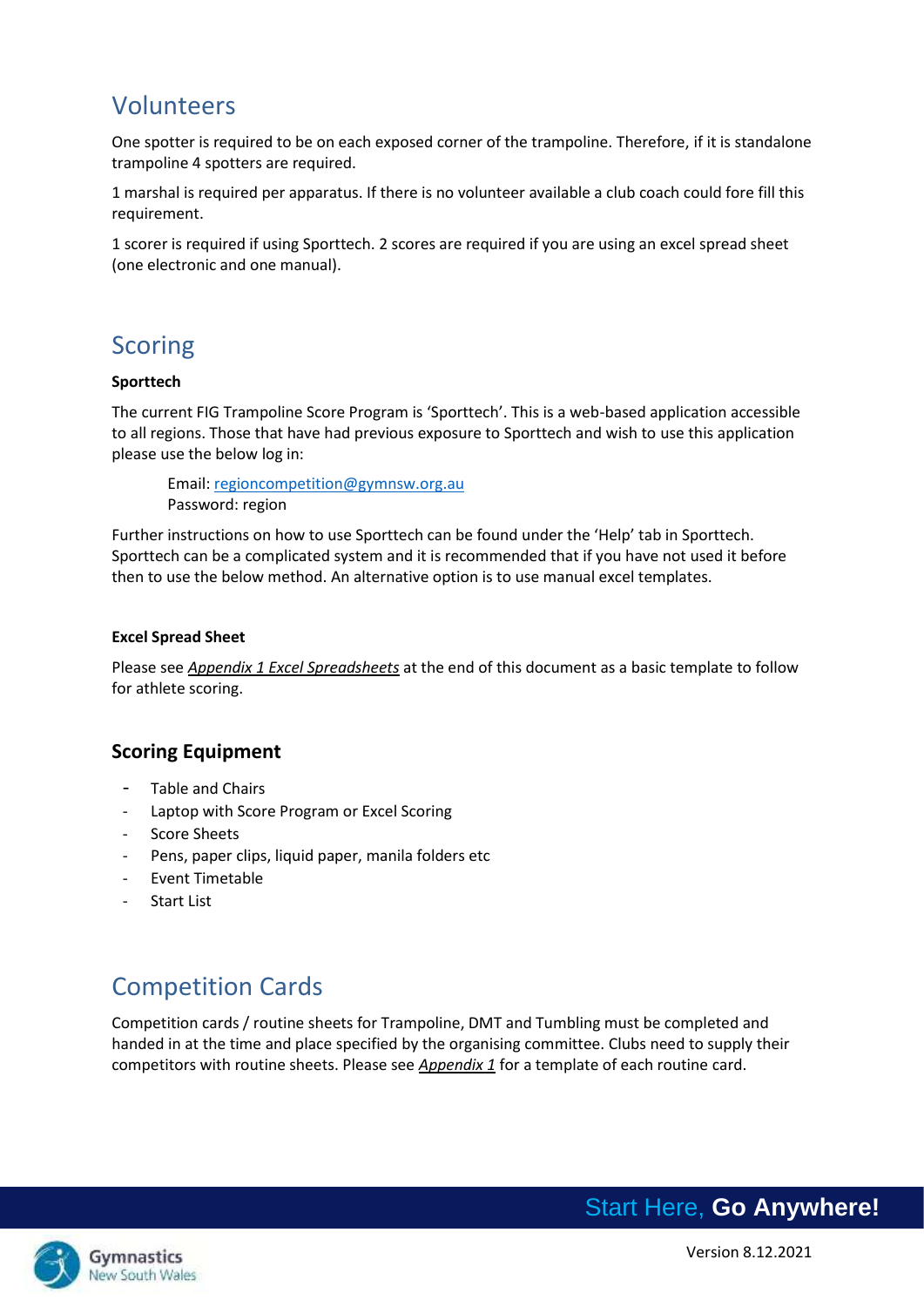# <span id="page-9-0"></span>Competition Schedulling

#### Starting Time

The suggested starting time for an Interclub competition is 9:00am warm up with a 10:00am competition start.

#### Warm-Up

The equipment selected for competition must be available for specific warm-up for a period of no less than 10 minutes for each group of 10 gymnasts.

#### CompetitionDraw

The starting order for each event is determined by a draw.

#### Program

A master program is to be prepared detailing each event and the competition order as determined from the draw. The master program invariably requires updating with additions, deletions and variations on the day of competition. (As a guide, provide at least 3 copies to each apparatus.)

#### DisturbedRoutine

A second attempt may be allowed at the discretion of the Chair of Judges Panel.

#### Scheduling

The below calculations can be used to workout how much time is needed for each athlete.

#### TRP

- o Levels 1 -3 approximately 40 secs per routine
- o Levels 4- 6 approximately 1.5 per routine

#### SMT

o Level 1-2 approximately 30 secs per pass

#### DMT

- o Level 3-4 approximately 1 min per pass
- o Level 5-6 approximately 1.5 min per pass

#### TU<u>M</u>

- o Levels 1-3 approximately 1 min per pass
- o Levels 4-6 approximately 1.5 min per pass

# <span id="page-9-1"></span>Flights/Grouping

A flight (group) can be made up of a maximum of 16 athletes at one time. Flights can be of mixed levels and gender. Each flight should receive either a 10-minute or 2 touch warmups prior to competing. For lower-level competitions it may be appropriate to increase the number of athletes in each flight to more than 16.